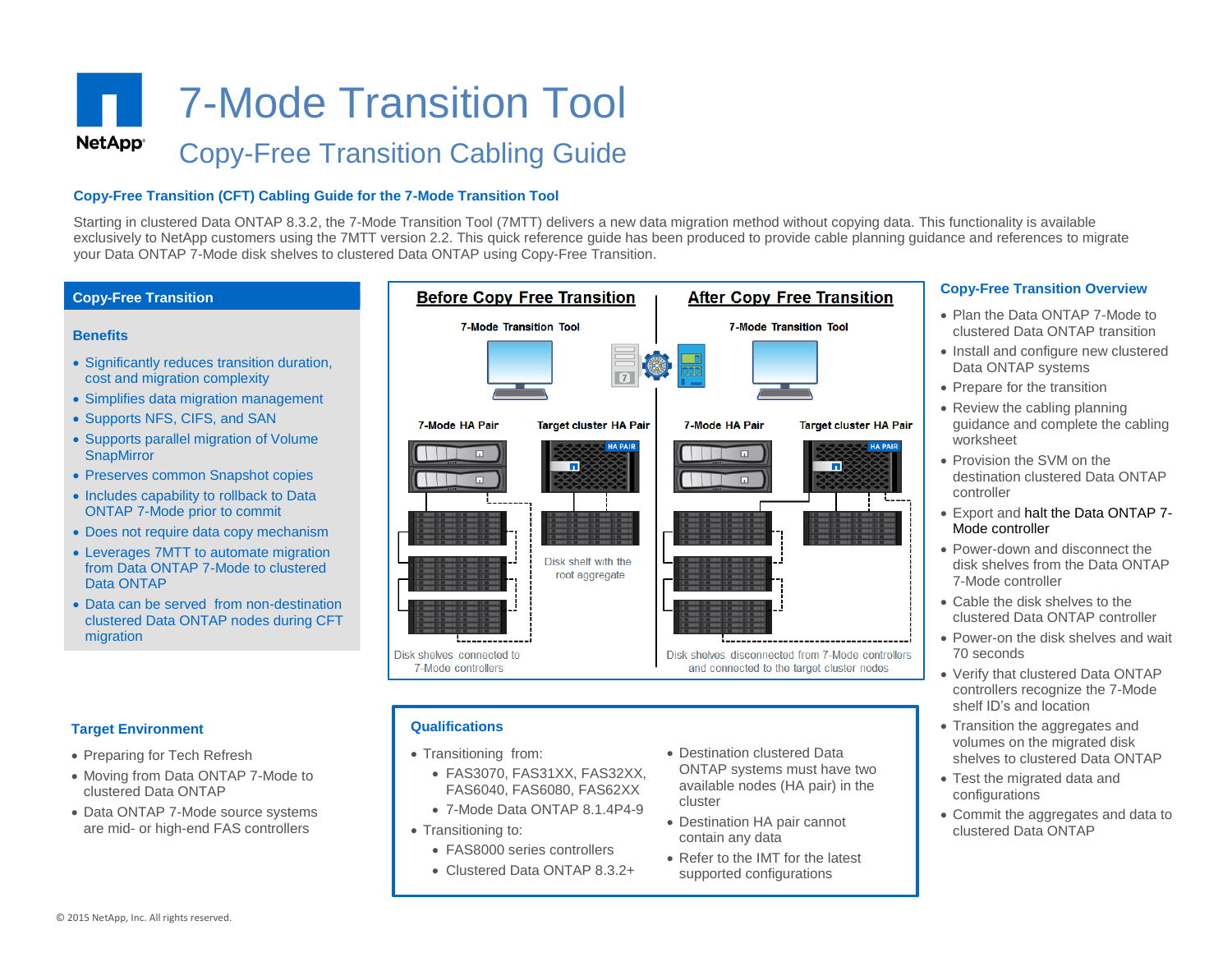## **Copy-Free Transition Cabling Worksheet**

Complete this worksheet during the planning phase of your transition. Additional guidance and an example worksheet are below.

| <b>7-Mode Cabling (source)</b>                                                         |                       |                               |                  |  |  |
|----------------------------------------------------------------------------------------|-----------------------|-------------------------------|------------------|--|--|
|                                                                                        |                       |                               |                  |  |  |
| <u>Location: ________________________________</u><br>Floor: _________<br>Rack: _______ |                       |                               |                  |  |  |
| <b>Module A Ports</b>                                                                  | <b>Module B Ports</b> | <b>Shelf Type / Asset Tag</b> | <b>Shelf IDs</b> |  |  |
|                                                                                        |                       |                               |                  |  |  |
|                                                                                        |                       |                               |                  |  |  |
|                                                                                        |                       |                               |                  |  |  |
|                                                                                        |                       |                               |                  |  |  |
|                                                                                        |                       |                               |                  |  |  |
|                                                                                        |                       |                               |                  |  |  |
|                                                                                        |                       |                               |                  |  |  |
| Controller B (hostname): _____                                                         |                       | <b>Service Service</b>        |                  |  |  |
| Location:<br>Floor: ________<br>Rack: __                                               |                       |                               |                  |  |  |
| <b>Module A Ports</b>                                                                  | <b>Module B Ports</b> | <b>Shelf Type / Asset Tag</b> | <b>Shelf IDs</b> |  |  |
|                                                                                        |                       |                               |                  |  |  |
|                                                                                        |                       |                               |                  |  |  |
|                                                                                        |                       |                               |                  |  |  |
|                                                                                        |                       |                               |                  |  |  |
|                                                                                        |                       |                               |                  |  |  |
|                                                                                        |                       |                               |                  |  |  |
|                                                                                        |                       |                               |                  |  |  |

Module A/B Ports – Specify the port connections for module A and B Shelf – Specify the disk shelf type Shelf IDs – Specify the disk shelf IDs

| <b>Clustered Data ONTAP Cabling (destination)</b> |                                       |                                      |                  |  |  |
|---------------------------------------------------|---------------------------------------|--------------------------------------|------------------|--|--|
|                                                   |                                       |                                      |                  |  |  |
|                                                   |                                       | Floor: _____________ Rack: _________ |                  |  |  |
| <b>Module A Ports</b>                             | <b>Module B Ports</b>                 | <b>Shelf Type / Asset Tag</b>        | <b>Shelf IDs</b> |  |  |
|                                                   |                                       |                                      |                  |  |  |
|                                                   |                                       |                                      |                  |  |  |
|                                                   |                                       |                                      |                  |  |  |
|                                                   |                                       |                                      |                  |  |  |
|                                                   |                                       |                                      |                  |  |  |
|                                                   |                                       |                                      |                  |  |  |
|                                                   |                                       |                                      |                  |  |  |
|                                                   |                                       |                                      |                  |  |  |
|                                                   | Location: ___________________________ | Floor: _____________ Rack: ________  |                  |  |  |
| <b>Module A Ports</b>                             | <b>Module B Ports</b>                 | <b>Shelf Type / Asset Tag</b>        | <b>Shelf IDs</b> |  |  |
|                                                   |                                       |                                      |                  |  |  |
|                                                   |                                       |                                      |                  |  |  |
|                                                   |                                       |                                      |                  |  |  |
|                                                   |                                       |                                      |                  |  |  |
|                                                   |                                       |                                      |                  |  |  |
|                                                   |                                       |                                      |                  |  |  |
|                                                   |                                       |                                      |                  |  |  |

**Notes: \_\_\_\_\_\_\_\_\_\_\_\_\_\_\_\_\_\_\_\_\_\_\_\_\_\_\_\_\_\_\_\_\_\_\_\_\_\_\_\_\_\_\_\_\_\_\_\_\_\_\_\_\_\_\_\_\_\_\_\_\_\_\_\_\_\_\_\_\_\_\_\_\_\_\_\_\_\_\_\_\_\_\_\_\_\_\_\_\_\_\_\_\_\_\_\_\_\_\_\_\_\_\_\_\_\_\_\_\_\_\_\_\_\_\_\_\_\_\_\_\_\_\_\_\_\_\_\_\_\_\_\_\_\_\_\_\_**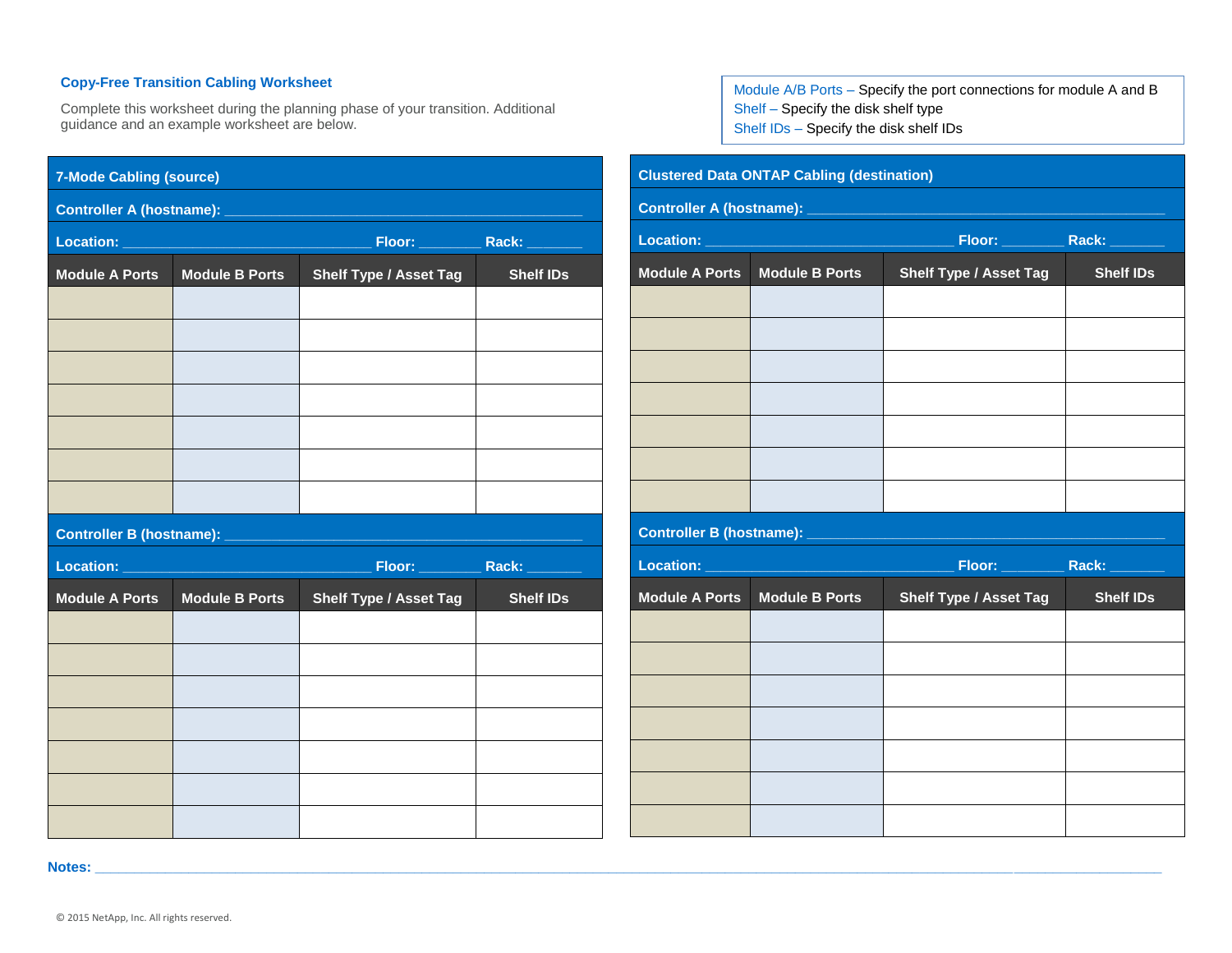

#### **Copy-Free Transition Cabling Guide**

- Run Config Advisor on Data ONTAP 7-Mode and clustered Data ONTAP controllers
- Expedites gathering port, disk shelf, and disk shelf ID details
- Run sysconfig –a on source 7-Mode controllers to identify key configurations
- Which expansion cards are installed and may be moved to the destination clustered Data ONTAP controllers
- Identify how the source stacks are cabled
- Understand how ACP is managed
- Write down the used ports on the Data ONTAP 7-Mode controllers
- Write down the used ports on the clustered Data ONTAP controllers
- Review the available (open) ports on the clustered Data ONTAP controllers
- Review the expansion card slots on the clustered Data ONTAP controllers
- Plan the expansion card configuration on the clustered Data ONTAP controllers following Best Practices
- Plan and document the destination ports to use for the disk shelf cabling on the clustered Data ONTAP controllers
- Use the Copy-Free Transition Worksheet, or similar table to document the source and destination ports
- Review the CFT Cabling Considerations below
- Physically verify the port connections on the Data ONTAP 7-Mode and clustered Data ONTAP systems
- Identify any issues with cabling based on the new disk shelf stack location. E.g. you may need LC-LC to execute CFT
- Account for longer cable lengths due to ladder racking and/or data center requirements. E.g. you may need longer cables
- This is a good time to label each disk shelf stack and cable on the Data ONTAP 7-Mode controller
- Verify the disk firmware, shelf firmware, disk qualification packages, and ACP firmware versions are installed and current
- During the outage window, complete the Copy-Free Transition
- Disk shelf stack must be powered-down before disconnecting cables from Data ONTAP 7-Mode controllers
- Disconnect the disk shelf stack cables from the Data ONTAP 7-Mode controllers
- Connect the 7-Mode disk shelf stack cables to the clustered Data ONTAP controllers
- Power-on the 7-Mode disk shelf stack and wait 70 seconds
- Verify the following before selecting 'Verify Cabling'
	- Ensure that clustered Data ONTAP controllers recognize the 7-Mode disk shelf stack ID's and location

#### **CFT Cabling Considerations**

- Ensure all SAS ports follow the (circle/square) rules and path requirements
- Selection of destination ports may depend on multiple factors, including
- Separate or existing disk shelf stack
- Port availability
- SAS or FC connections
- Limited ports on FAS8020 & FAS8040 systems
- Verify there are no duplicate Shelf IDs
- Use the CLI command blink on <disk\_name> to identify disk shelves
- Verify you have the correct cables
- Verify your cables lengths can reach the clustered Data ONTAP system

#### **CFT Migration Considerations**

- Plan your outage window (6-8 hours)
- Outage window includes reconnecting clients and testing
- Cannot consolidate Data ONTAP 7- Mode systems to fewer clustered Data ONTAP systems
- Expansion cards may only be moved from the source Data ONTAP 7-Mode system if they are also supported on the destination clustered Data ONTAP platform and release version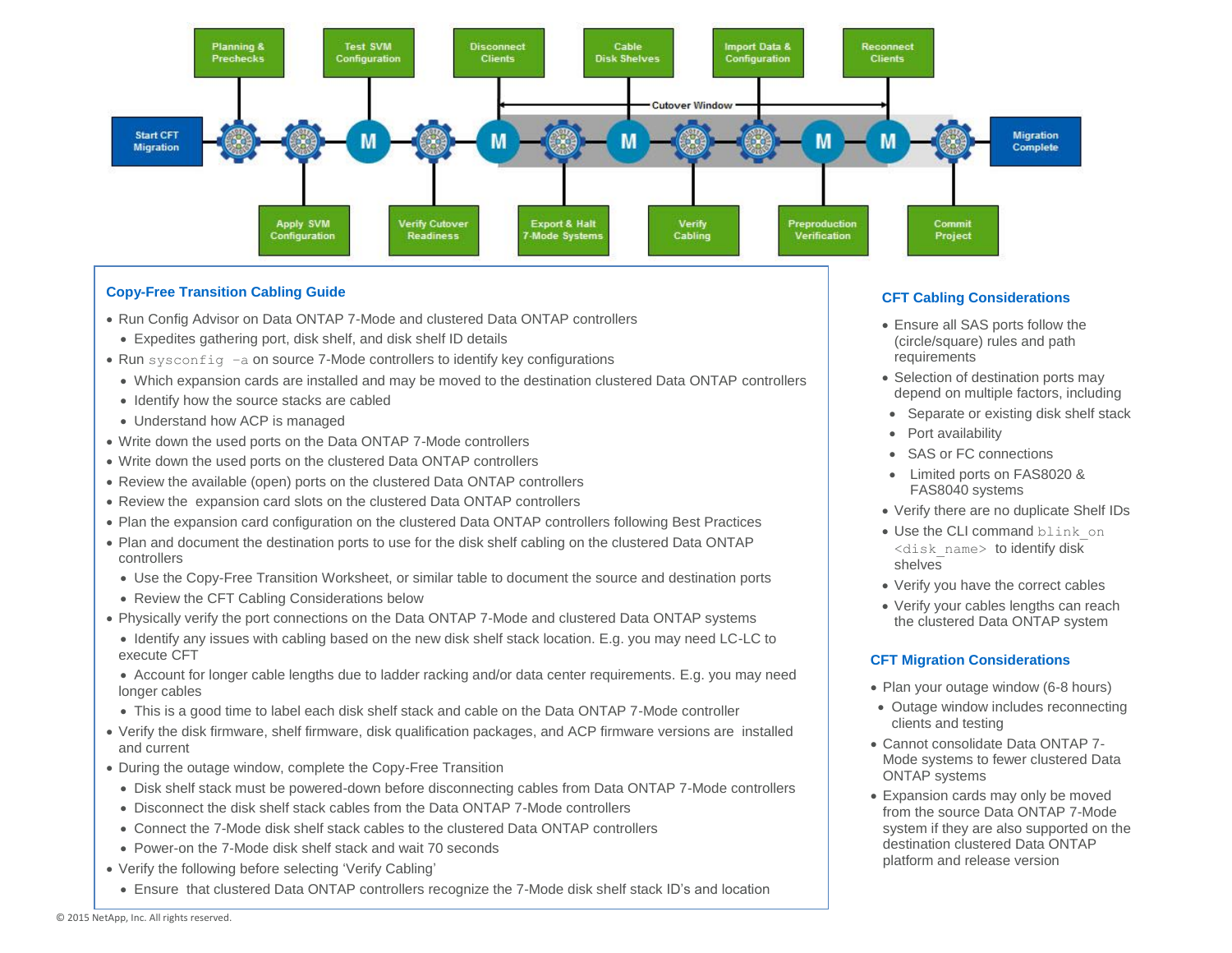#### **Copy-Free Transition Cabling Worksheet Example**

The worksheet below is an example for planning the new port connections for copy-free transition to clustered Data ONTAP.

**Note:** The disk shelves for the root aggregates on clustered Data ONTAP have shelf ID 10 and 11. Therefore, the source disk shelf IDs 10-13 must be changed (e.g. 20-23).

|                                                                                                                                                                                    | <b>7-Mode Cabling (source)</b> |                               |                  |  |  |  |
|------------------------------------------------------------------------------------------------------------------------------------------------------------------------------------|--------------------------------|-------------------------------|------------------|--|--|--|
| <b>Controller A (hostname): Neptune</b>                                                                                                                                            |                                |                               |                  |  |  |  |
| Location:<br>Floor: ____________ Rack: ________<br>$\mathcal{L}^{\text{max}}_{\text{max}}$ and $\mathcal{L}^{\text{max}}_{\text{max}}$ and $\mathcal{L}^{\text{max}}_{\text{max}}$ |                                |                               |                  |  |  |  |
| <b>Module A Ports</b>                                                                                                                                                              | <b>Module B Ports</b>          | <b>Shelf Type / Asset Tag</b> | <b>Shelf IDs</b> |  |  |  |
| 1a                                                                                                                                                                                 | 12d                            | DS4243 / 150254-7             | $10 - 13$        |  |  |  |
| 1 <sub>b</sub>                                                                                                                                                                     | 11 <sub>b</sub>                | DS4243 / 151205-7             | $30 - 32$        |  |  |  |
| 1c (offline)                                                                                                                                                                       | n/a                            | n/a                           | n/a              |  |  |  |
| 1d                                                                                                                                                                                 | 11d                            | DS4243 / 143921-2             | 14-15            |  |  |  |
| 11a (offline)                                                                                                                                                                      | n/a                            | n/a                           | n/a              |  |  |  |
| 11c                                                                                                                                                                                | 12c                            | DS4243 / 105390-4             | $20 - 25$        |  |  |  |
| 12a (offline)                                                                                                                                                                      | n/a                            | n/a                           | n/a              |  |  |  |
|                                                                                                                                                                                    |                                |                               |                  |  |  |  |
| <b>Controller B (hostname): Saturn</b>                                                                                                                                             |                                |                               |                  |  |  |  |
|                                                                                                                                                                                    |                                |                               |                  |  |  |  |
| <b>Location:</b>                                                                                                                                                                   |                                |                               | Floor: Rack:     |  |  |  |
| <b>Module A Ports</b>                                                                                                                                                              | <b>Module B Ports</b>          | <b>Shelf Type / Asset Tag</b> | <b>Shelf IDs</b> |  |  |  |
| 1a                                                                                                                                                                                 | 12d                            | DS4243 / 174263-6             | $10 - 13$        |  |  |  |
| 1 <sub>b</sub>                                                                                                                                                                     | 11 <sub>b</sub>                | DS4243 / 174274-9             | $30 - 35$        |  |  |  |
| 1c (offline)                                                                                                                                                                       | n/a                            |                               | n/a              |  |  |  |
| 1d                                                                                                                                                                                 | 11d                            | DS4243 / 174285-6             | 14-15            |  |  |  |
| 11a (offline)                                                                                                                                                                      | n/a                            |                               | n/a              |  |  |  |
| 11c                                                                                                                                                                                | 12c                            | DS4243 / 174296-301           | $20 - 25$        |  |  |  |
| 12a (offline)                                                                                                                                                                      | n/a                            | DS4243 / 174243               | n/a              |  |  |  |

Module A/B Ports – Specify the port connections for module A and B Shelf – Specify the disk shelf type Shelf IDs – Specify the disk shelf IDs

# **Clustered Data ONTAP Cabling (destination) Controller A (hostname): Andromeda Location: \_\_\_\_\_\_\_\_\_\_\_\_\_\_\_\_\_\_\_\_\_\_\_\_\_\_\_\_\_\_\_\_ Floor: \_\_\_\_\_\_\_\_ Rack: \_\_\_\_\_\_\_ Module A Ports Module B Ports Shelf Type / Asset Tag Shelf IDs** 0a | 4d | DS4243 / 150254-7 | 20-23 4a 1d DS4243 / 151205-7 30-32 - - n/a - 1a 0d DS4243 / 143921-2 40-41 - - n/a - 1b 4c DS4243 / 105390-4 50-55 - - n/a - **Controller B (hostname): Centaurus Location: \_\_\_\_\_\_\_\_\_\_\_\_\_\_\_\_\_\_\_\_\_\_\_\_\_\_\_\_\_\_\_\_ Floor: \_\_\_\_\_\_\_\_ Rack: \_\_\_\_\_\_\_ Module A Ports Module B Ports Shelf Type / Asset Tag Shelf IDs** 0a 4d DS4243 / 174263-6 60-63 4a 1d DS4243 / 174274-9 70-75 - - - - 1a 0d DS4243 / 174285-6 80-81 - - - - 1b 4c DS4243 / 174296-301 90-95 - DS4243 / 174243 - DS4243 - DS4243 - DS4243 - DS4243 - DS4243 - DS4243 - DS4243 - DS4243 - DS4243 - DS4243 - D

**Notes: \_\_\_\_\_\_\_\_\_\_\_\_\_\_\_\_\_\_\_\_\_\_\_\_\_\_\_\_\_\_\_\_\_\_\_\_\_\_\_\_\_\_\_\_\_\_\_\_\_\_\_\_\_\_\_\_\_\_\_\_\_\_\_\_\_\_\_\_\_\_\_\_\_\_\_\_\_\_\_\_\_\_\_\_\_\_\_\_\_\_\_\_\_\_\_\_\_\_\_\_\_\_\_\_\_\_\_\_\_\_\_\_\_\_\_\_\_\_\_\_\_\_\_\_\_\_\_\_\_\_\_\_\_\_\_\_\_**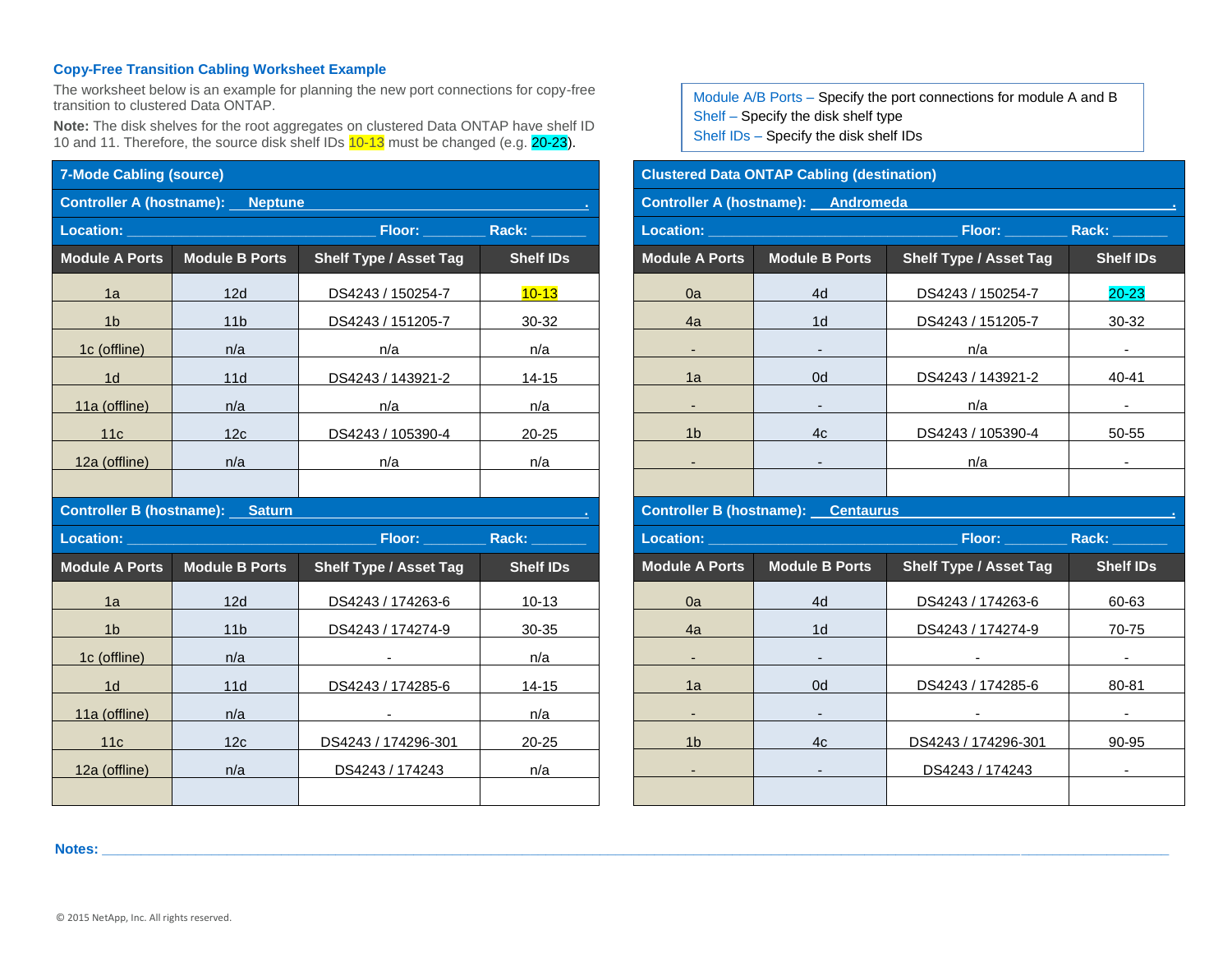#### **Useful Data ONTAP 7-Mode Commands**

The following Data ONTAP commands can assist with identifying the port connectivity to the 7-Mode controllers. During the transition planning phase the port connectivity should be physically verified in the data center.

hal-7mode::> sysconfig -a

hal-7mode::> sasadmin channels

hal-7mode::> sasadmin shelf

#### **Useful clustered Data ONTAP Commands**

The following Data ONTAP commands can assist with identifying the port connectivity to the clustered Data ONTAP controllers. During the transition planning phase the port connectivity should be physically verified in the data center.

skynet::> system node run -node skynet-01 sysconfig -a

|                           |                |    | skynet:: > system node hardware unified-connect show -node skynet-01 |      |                          |         |
|---------------------------|----------------|----|----------------------------------------------------------------------|------|--------------------------|---------|
|                           |                |    | Current Current Pending Pending                                      |      |                          | Admin   |
| Node                      | Adapter Mode   |    | Type                                                                 | Mode | Type                     | Status  |
|                           |                |    |                                                                      |      |                          |         |
| skynet-01                 | 0 <sup>c</sup> | fc | initiator -                                                          |      | $\overline{\phantom{a}}$ | offline |
| skynet-01                 | 0d             | fc | initiator -                                                          |      | $\overline{\phantom{m}}$ | offline |
| skynet-01                 | 6а             | fc | initiator -                                                          |      | $\overline{\phantom{a}}$ | offline |
| skynet-01 6b              |                | fc | initiator -                                                          |      | $\overline{\phantom{0}}$ | offline |
| 4 entries were displayed. |                |    |                                                                      |      |                          |         |

|                     | skynet::> system node run -node skynet-01 sasadmin channels |  |
|---------------------|-------------------------------------------------------------|--|
| 500a09800099c348 0a | SAS-port (GIHAID: 10)                                       |  |
| 500a09800099c34c 0b | SAS-port (GIHAID: 11)                                       |  |
| 500a09800126a4b8 4a | SAS-port (GIHAID: 6)                                        |  |
| 500a09800126a4bc 4b | SAS-port (GIHAID: 7)                                        |  |

| skynet::> system node run -node skynet-01 sasadmin shelf |
|----------------------------------------------------------|
| Expanders on channel 0a:                                 |
| +-------------------                                     |
| 10   0   1   2   3                                       |
| 4   5   6   7                                            |
| 8   9   10   11                                          |
| $12$   13   14   15                                      |
| 16   17   DD   DD                                        |
|                                                          |
|                                                          |